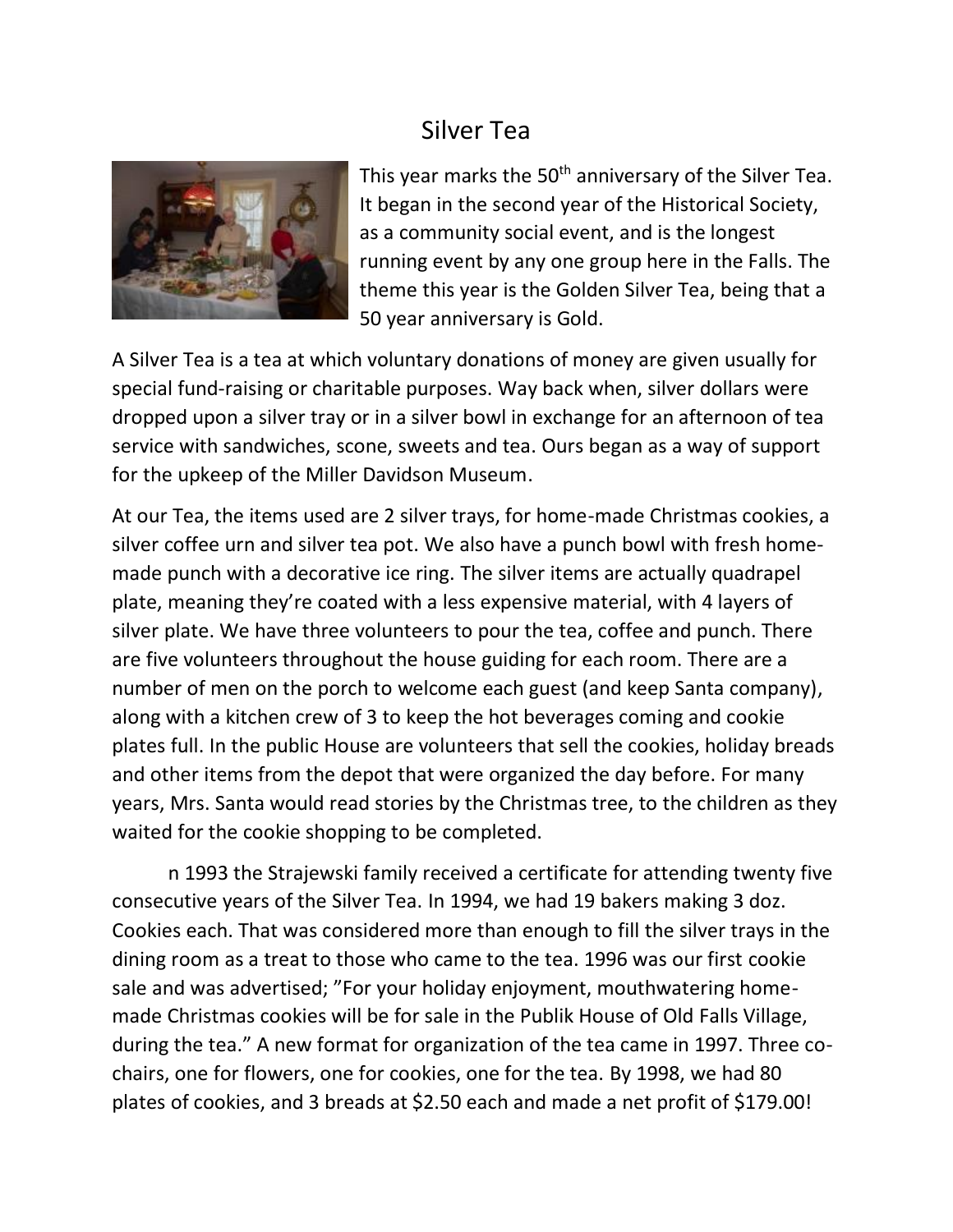1999 had a "Community Christmas Tree" set up. Anyone from the Village could bring an ornament for the tree that would represent their heritage or traditions.

There have been many different people through the years overseeing the tea. I myself have had that honor for the past eight years, this will be my ninth. Even when there was no chair, or theme, everyone would group together to get it done. I hope this tradition continues as long as the Society does, but like any event it is only possible through the generosity of the volunteers.

The past 50 years has seen many different themes, some years had no theme at all. The following is as complete a list as I could find in my research;

| 1967 no theme                                           |      | 1984 English Christmas                            | 2001 no theme                                       |
|---------------------------------------------------------|------|---------------------------------------------------|-----------------------------------------------------|
| 1968 no theme                                           | 1985 | Italian Christmas                                 | 2002 no theme                                       |
| 1969 no theme                                           |      | 1986 the trees of Christmas                       | 2003 Czechoslovakia                                 |
| 1970 no theme                                           | 1987 | <b>Wisconsin Christmas Past</b>                   | 2004 no theme                                       |
| 1971 God Rest Ye Merry Gentlemen 1988 Mexican Christmas |      |                                                   | 2005 no theme                                       |
| 1972 Storybook Christmas                                |      | 1989 Christmas at Grandma's 2006 no theme         |                                                     |
| 1973 Sugar and Spice                                    |      | 1990 Christmas at Old Falls Village 2007 no theme |                                                     |
| 1974 no theme                                           |      | 1991 German Christmas                             | 2008 no theme                                       |
| 1975 Calico Christmas                                   |      | 1992 Polish Christmas                             | 2009 Dutch                                          |
| 1976 Colonial Christmas                                 |      | 1993 Swedish Christmas                            | 2010 1920's                                         |
| 1977 The beauty of being natural                        |      | 1994 Christmas Memories                           | 2011 WW II                                          |
| 1978 Christmas in Song                                  |      | 1995 Home for Christmas                           | 2012 Currier and Ives                               |
| 1979 German Holiday                                     |      | 1996 Celebrating Christmas Past                   | 2013 1930's                                         |
| 1980 Scandinavian Christmas                             |      | 1997 Victorian Christmas                          | 2014 Over the River and<br><b>Through the Woods</b> |
| 1981 Croatian Christmas                                 |      | 1998 Creche Christmas                             | 2015 Dutch                                          |
| 1982 Victorian Christmas                                |      | 1999 Turn of the Century                          | 2016 Winter Wonderland                              |
| 1983 Irish Christmas                                    |      | 2000 Turn of the Century                          | 2017 Golden Silver Tea                              |